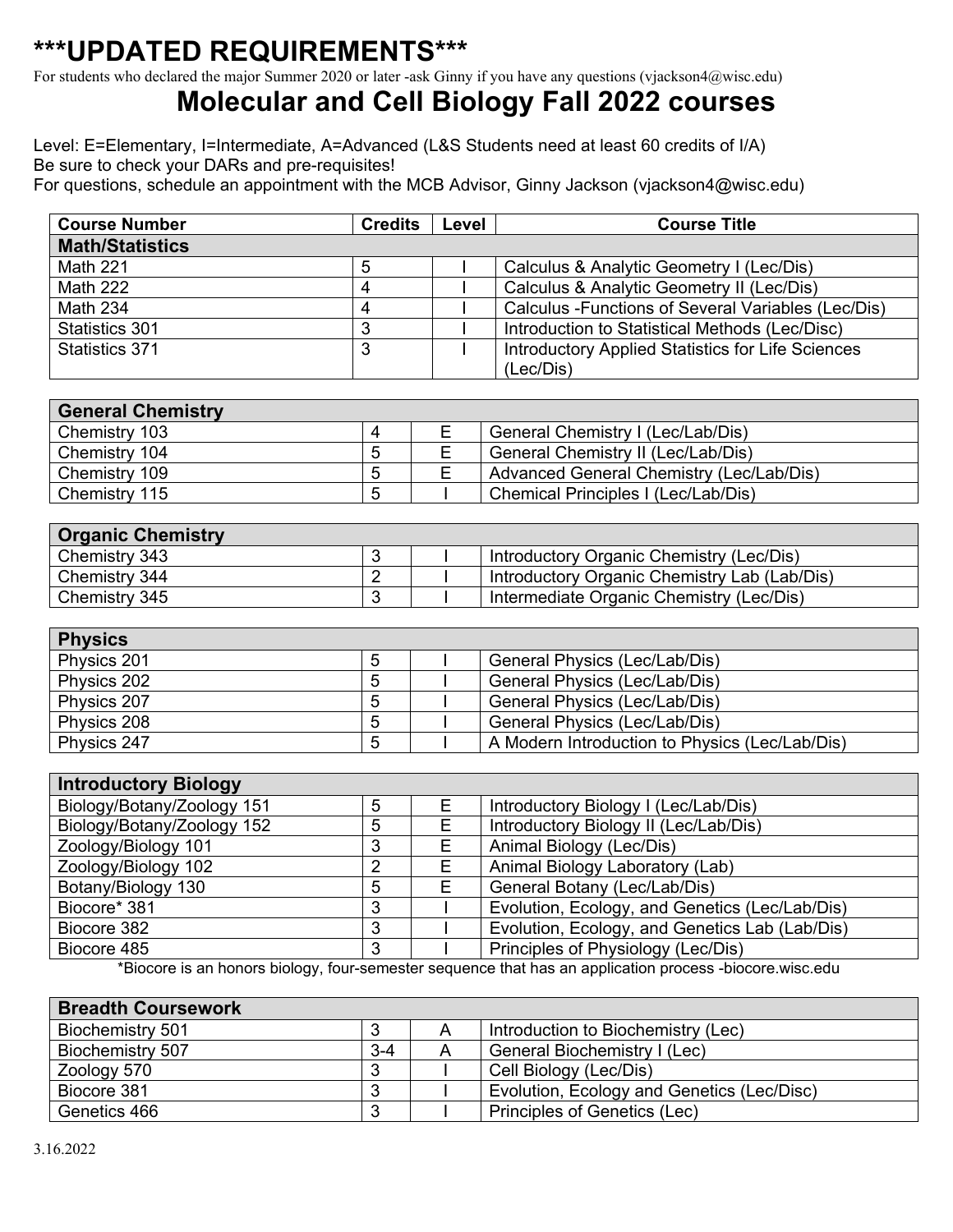| Genetics 467                        | None | General Genetics I<br>(Lec)                   |
|-------------------------------------|------|-----------------------------------------------|
| <b>Breadth Coursework Continued</b> |      |                                               |
| Microbio 470                        |      | Microbial Genetics & Molecular Machines (Lec) |

| <b>Depth Courses</b>               |  |                                                 |
|------------------------------------|--|-------------------------------------------------|
| <b>Biochemistry and Biophysics</b> |  |                                                 |
| Biochemistry 601                   |  | Protein and Enzyme Structure and Function (Lec) |
| Biochemistry 612                   |  | Prokaryotic Molecular Biology (Lec)             |

| <b>Cellular Systems</b> |  |                                                   |
|-------------------------|--|---------------------------------------------------|
| Agronomy 340*           |  | Plant Cell Culture and Genetics Engineering (Lec) |
| Zoology 523             |  | Neurobiology (Lec/Dis)                            |
| Oncology 401            |  | Introduction to Experimental Oncology (Lec)       |
| MM&I/ Path Bio 528      |  | Immunology (Lec)                                  |
| <b>NTP 610</b>          |  | Cellular and Molecular Neuroscience (Lec)         |

\*Agronomy 340 has redesigned the course with no lab -this course will no longer count as a lab course

| <b>Genetics</b>              |  |                                                  |
|------------------------------|--|--------------------------------------------------|
| Genetics 520                 |  | Neurogenetics (Lec)                              |
| Genetics 565                 |  | Human Genetics (Lec)                             |
| Hort/ Agronomy/ Botany 340   |  | Plant Cell Culture and Genetic Engineering (Lec) |
| Genetics/ Biochem/ Micro 612 |  | Prokaryotic Molecular Biology (Lec)              |
| Genetics 631                 |  | Plant Genetics and Development (Lec)             |

|  | <b>Microbiology and Virology</b> |  |
|--|----------------------------------|--|
|  |                                  |  |

| ___              |  |                                                  |
|------------------|--|--------------------------------------------------|
| Microbiology 303 |  | Biology of Microorganisms (Lec)                  |
| Microbiology 425 |  | Environmental Microbiology (Lec)                 |
| Microbiology 526 |  | Physiology of Microorganisms (Lec)               |
| Oncology 640     |  | General Virology-Multiplication of Viruses (Lec) |

| <b>Quantitative Biology</b> |   |   |                                                 |
|-----------------------------|---|---|-------------------------------------------------|
| Math/Computer Science 240   | 3 |   | Introduction to Discrete Mathematics (Lec/Disc) |
| <b>Math 340</b>             | 3 |   | Elementary Matrix and Linear Algebra (Lec/Disc) |
| Statistics 303              |   |   | R For Statistics I (Lec)                        |
| Statistics 304              |   |   | R For Statistics II (Lec)                       |
| Statistics 305              |   |   | R For Statistics III (Lec)                      |
| Statistics 333              | 3 | A | Applied Regression Analysis (Lec/Disc)          |
| <b>Statistics 421</b>       | 3 | A | Applied Categorical Data Analysis (Lec)         |
| <b>Computer Science 300</b> | 3 |   | Programming II (Lec)                            |
| <b>Computer Science 540</b> | 3 | А | Introduction to Artificial Intelligence (Lec)   |
| Comp Sci/BMI 567            | 3 | A | Medical Image Anaylsis (Lec)                    |
| <b>Computer Science 576</b> | 3 | А | Intro to Bioinformatics (Lec)                   |

| <b>Laboratory Course</b>         |   |   |                                                   |  |
|----------------------------------|---|---|---------------------------------------------------|--|
| Chemistry 327                    |   |   | Fundamentals of Analtyical Science (Lec/Disc/Lab) |  |
| Chemistry 329                    |   |   | Fundamentals of Analtyical Science (Lec/Disc/Lab) |  |
| Computer Sciences 220*           | 4 |   | Data Science Programming I (Lec/Lab)              |  |
| Computer Sciences 320*           |   |   | Data Science Programming II (Lec/Lab)             |  |
| Genetics 545                     | າ | A | Genetics Laboratory (Lab)                         |  |
| Microbiology 304                 | ◠ |   | Biology of Microorganisms Laboratory (Lab)        |  |
| Radiology /BME /Med Physics 619* | 3 |   | Microscopy of Life (Lec/Lab)                      |  |
| Zoology 555                      |   |   | Laboratory in Developmental Biology (Lab)         |  |